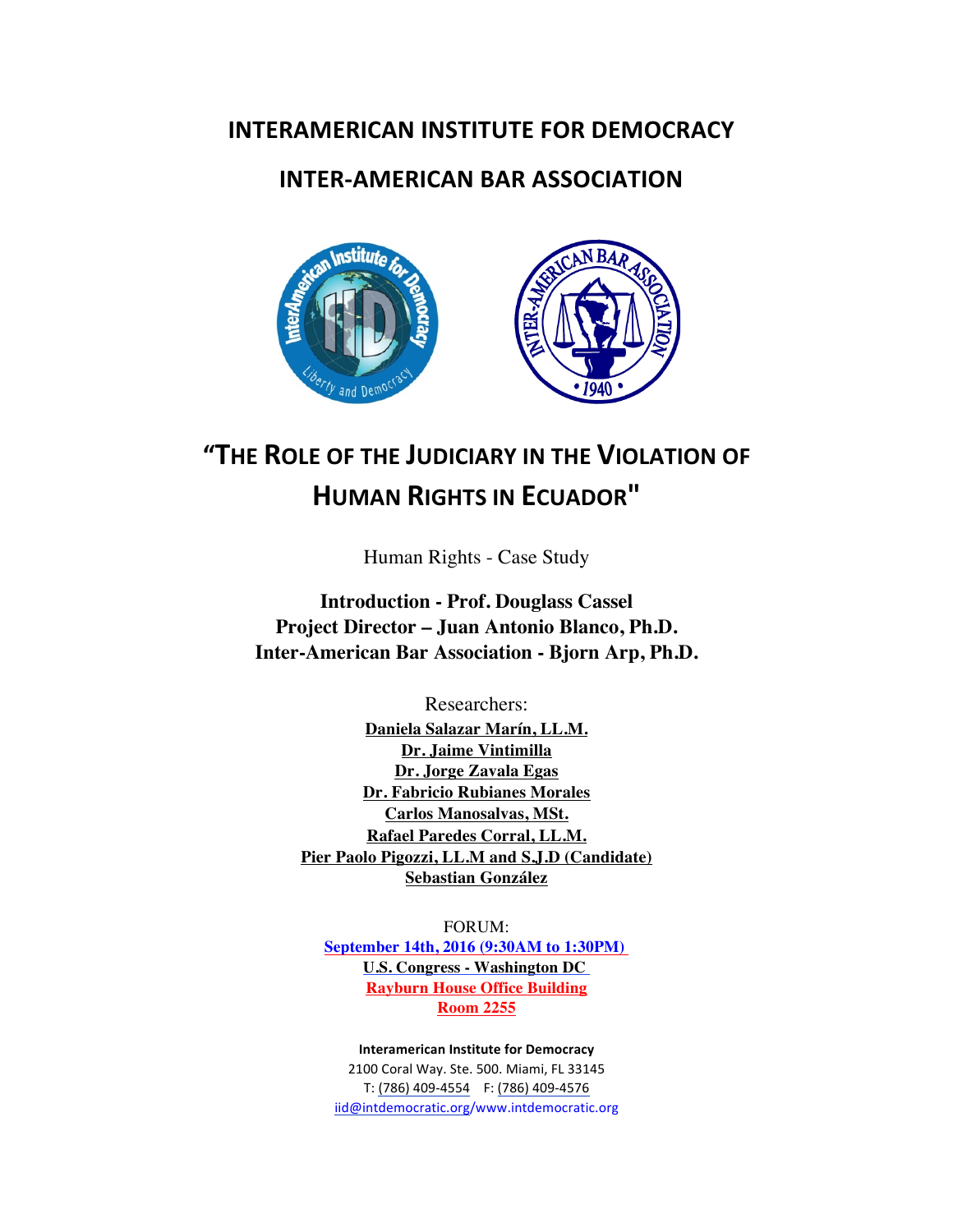Recurring complaints of court rulings that violate human rights in the so-called states of the 21stcentury socialism, *i.e.*, Cuba, Venezuela, Ecuador, Bolivia and Nicaragua, followed by protests among opposition sectors and the press of the judicialization of repression and criminalization of politics, have called into doubt the independence of these states' judicial systems, despite their efforts to continue posing as democracies.

According to the third article of the Inter-American Democratic Charter, "respect for human rights and fundamental freedoms," the "exercise of power in accordance with the rule of law," and the "separation of powers and independence of the branches of government" are—among others—essential elements of democracy. Their absence makes democracy non-existent and gives rise to authoritarianism and dictatorship—hence the importance of scientifically verifying cases representative of the infringement or disappearance of these democratic elements.

In this context, the Interamerican Institute for Democracy and the Inter-American Bar Association as think tanks whose objectives include the defense of human rights, fundamental freedoms, democracy, justice, and the rule of law—have undertaken to prepare case studies of court decisions whose content and rulings may violate human rights. These are not political analyses, but rather strictly jurisprudential academic case studies that examine concrete legal records, proceedings, and rulings in light of upholding the human rights enshrined within the Universal Declaration reflected in the constitutional texts of all of the subject States.

This first study concerns "judicial decisions that infringe human rights in Ecuador," and similar studies are proposed on judicial decisions in Cuba, Venezuela, Bolivia and Nicaragua. It aims to bring into the field of scientific evidence what has thus far been reserved to outcry in press reports, political debate and analysis—and shed light on some of the victims of human rights abuses by judges who, instead of securing those rights, infringed them. They are works by independent professionals who, through their legal expertise, contribute to the efforts to restore judicial independence and the rule of law in countries that—like Ecuador—have turned justice into a systematic mechanism for the abuse of power and infringement of human rights.

Wider knowledge of these cases and dissemination of the expert findings presented in the case are effective contributions to the defense of human rights, calling out governments that, having ceased to be democracies, pretend to use justice for purposes of political pressure and repression.

Armando Valladares **September 2016** September 2016 Human Rights Committee Interamerican Institute for Democracy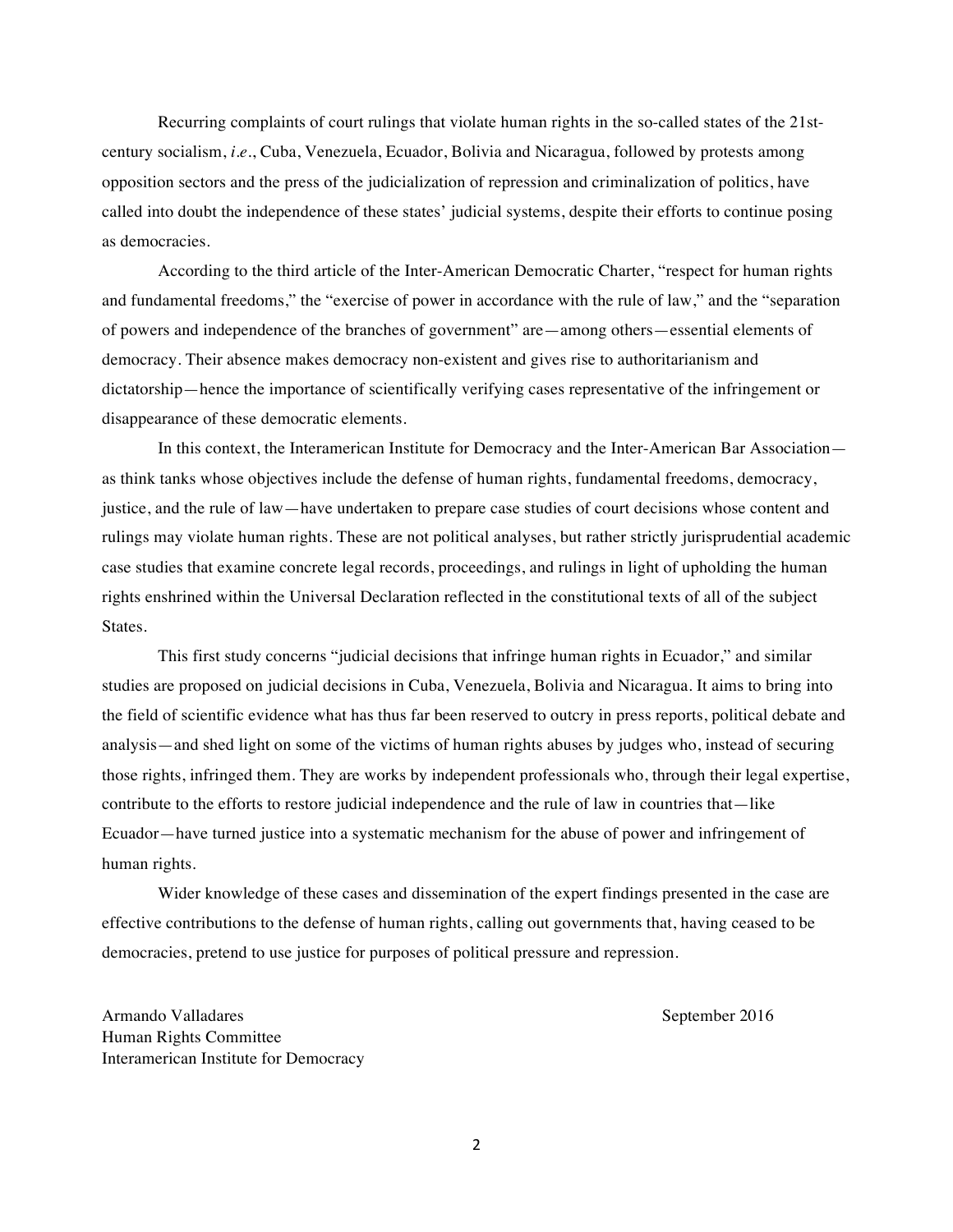## **TABLE OF CONTENTS**

| Introduction: Judicialized Repression in Ecuador |
|--------------------------------------------------|
|                                                  |
| Prologue                                         |
| InterAmerican Institute for Democracy            |
|                                                  |
| Inter-American Bar Association                   |
|                                                  |

## **CASES**

| THE JUDICIARY AS A TOOL TO SILENCE FREEDOM OF EXPRESSION ONLINE IN ECUADOR                                           |
|----------------------------------------------------------------------------------------------------------------------|
|                                                                                                                      |
| TERRORISM FORGED IN A CONSTITUTIONAL STATE OF LAW: THE CASE OF "TEN OF LULUNCOTO".                                   |
| AN UNJUST JUDGMENT AND A SHAMEFUL CONVICTION: AS A POLITICAL INSTRUMENT TO SEIZE<br>PRIVATE TELEVISION CHANNELS.     |
|                                                                                                                      |
| THE JUDICIARY AS AN INSTRUMENT OF CENSORSHIP                                                                         |
|                                                                                                                      |
| THE RELATIONSHIP BETWEEN GOVERNMENT AND CIVIL SOCIETY, AND THE ABUSE OF CRIMINAL<br>LAW IN ECUADOR: THE 29 SARAGURO. |
|                                                                                                                      |
| THE RELATIONSHIP BETWEEN GOVERNMENT AND CIVIL SOCIETY, AND THE ABUSE OF CRIMINAL<br><b>LAW IN ECUADOR</b>            |
|                                                                                                                      |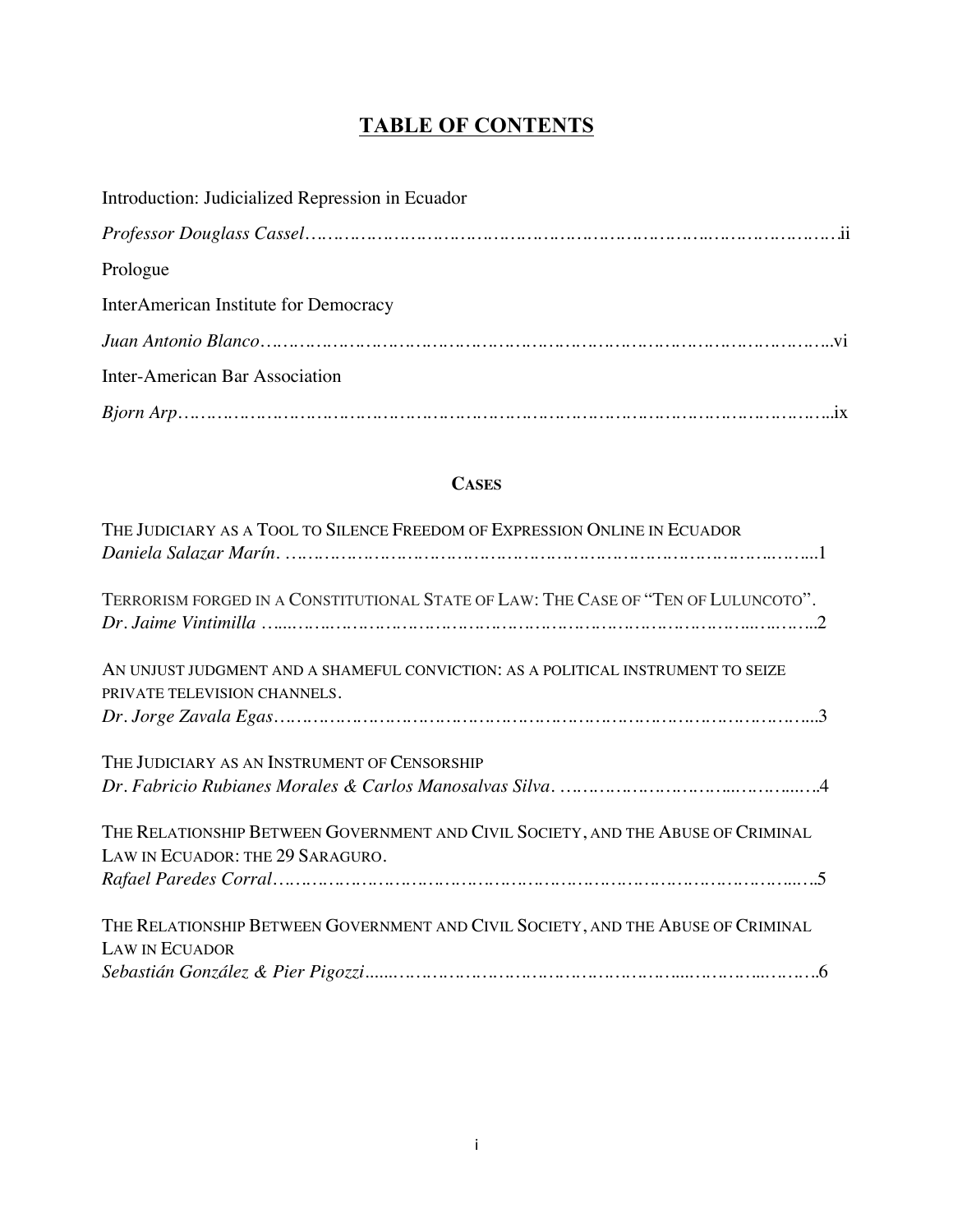#### **INTRODUCTION: JUDICIALIZED REPRESSION IN ECUADOR**

Without checks and balances, democracy neither functions nor endures. This is the lesson of history. Absent effective checks on executive power, democracy tends to descend into authoritarianism, and authoritarianism to harden into dictatorship.

Regrettably, some governments of the left in our hemisphere tend to pursue their ends – whether good (benefiting the poor) or bad (consolidating a caudillo) – at the cost of checks and balances that are especially important for democracy. Among those essential institutions most under attack are independent judiciaries, free and critical media, political dissidents and social movements.

President Rafael Correa of Ecuador – presumably committed to the welfare of his people – appears not to appreciate the indispensable role of checks and balances. To be sure, Ecuador enjoys important elements of democracy. For example, the US State Department Country Report on Human Rights for 2015 acknowledges that President Correa won reelection in 2013 in voting that was "generally free and fair." The report also recognizes that civilian authorities in Ecuador maintain effective control over the security forces.

Nonetheless, according to the report, "The main human rights abuses were lack of independence in the judicial sector; [and] restrictions on freedom of speech, press, assembly, and association" (in addition to corruption). The report specifies that judges "reached decisions based on media influence or political and economic pressures in cases where the government expressed interest." It adds that, according to human rights lawyers, "the government also ordered judges to deny all 'protection action' legal motions that argued that the government had violated an individual's constitutional rights to free movement, due process, and equal treatment before the law."

These State Department assessments would doubtless be rejected by President Correa as Yankee imperialism, unworthy of credibility. But similar conclusions can be found in the reports of independent organizations and experts. A serious and credible example is the 2014 report, *Independencia judicial en la reforma de la justicia ecuatoriana*, sponsored by three prestigious civil society organizations: the Due Process of Law Foundation, based in Washington; DeJusticia, of Colombia; and the Instituto de Defensa Legal, of Perú. The report's author is Luis Pásara of Perú, a recognized expert and academic in matters of judicial independence. According to the three organizations, the evidence in his report "clearly demonstrates the deplorable use of the judicial system, specifically the criminal justice system, as an instrument at the service of government interests, in contravention of respect for judicial independence, and with high costs for democratic institutionality."

The Pásara report analyzes twelve cases of social or political importance in Ecuador, prosecuted after the judicial reform of 2011, as well as some 42 resolutions of the Council on the Judiciary issued in other cases during the same period. The author concludes that there "currently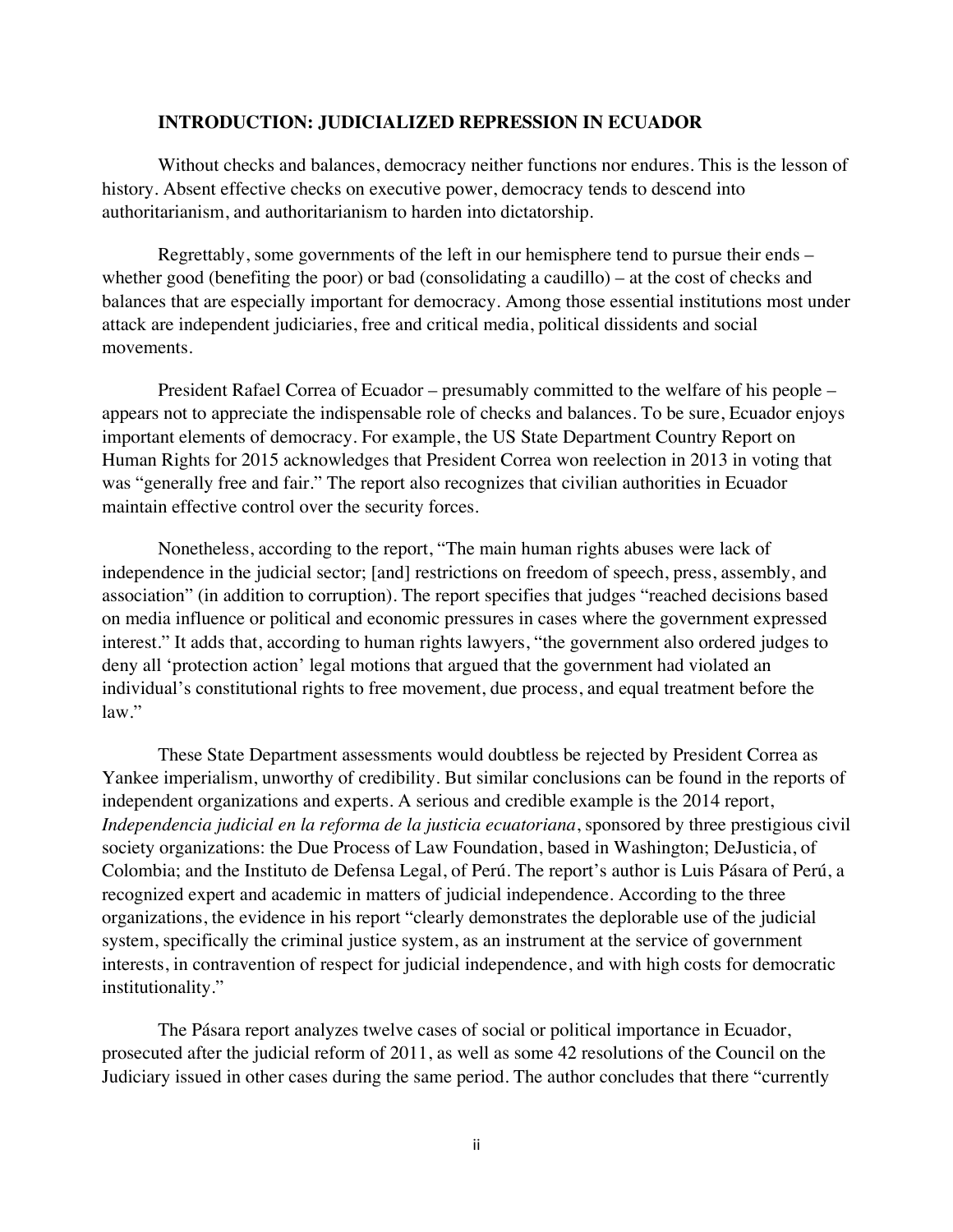exists in Ecuador a political utilization of justice that seriously compromises judicial independence."

Similar conclusions are evidenced in the current report, *El uso del poder judicial para vulnerar los derechos humanos en el Ecuador* (2016) (*The use of the judiciary to violate human rights in Ecuador*), sponsored by the Interamerican Institute for Democracy and the Interamerican Federation of Lawyers. The report presents six case studies. According to the sponsoring organizations, these criminal proceedings were used by Ecuadoran authorities to "harass, intimidate, persecute, silence and prosecute students, indigenous persons, people who denounce corruption, business owners and political dissidents."

The six cases are summarized by their respective authors in the text of the report. Accordingly, I do not here pretend to summarize either the cases or all the violations of due process. It suffices simply to highlight some of the violations, in order to illustrate the excesses that appear to have been committed.

### *The Cases*

In the case of the *Ten of Luluncoto,* ten young people were arrested during a meeting. According to them, the meeting was for the purpose of planning their participation in an indigenous march for Water, Life, and Dignity of Peoples. The prosecutors alleged a different motive: an attempt to organize terrorism. However, when the arrests took place, the prosecutors had not identified any specific criminal charge. Worse, in spite of the apparent absence of individualized evidence against the majority of the youths, they were all ordered into pretrial detention: one for three months, seven for nine months, and two for a year. The criminal proceedings lasted four years. In the end the National Court of Justice dismissed the charges with prejudice. If there were truly evidence that the youths participated in terrorism, is this result credible?

The case of *Sebastián Cevallos* involves a political dissident who, in a series of tweets, disclosed a list of relatives of a high public official who held government jobs. One tweet stated that Paula Rodas, a niece of the high public official, held her government job, "effectively, [her uncle] is the minister of employment of his family."

The implication was that she had gained her position thanks to her uncle's political support. But she responded that, in fact, she won a merit-based competition to earn her position. She filed a criminal complaint against the tweeter for the crime of making "expressions in discredit or dishonor against another." The tweeter was convicted, fined, and sentenced to 15 days in prison.

Nonetheless, once the sentence was confirmed, Ms. Rodas pardoned the tweeter and asked that the case be dropped. In order to avoid prison, the tweeter accepted the arrangement. The court approved it.

Both the proceeding and the precedent are troubling. It would have been possible to respond to the tweeter with a public denial, a demand for retraction or clarification, or even a civil suit for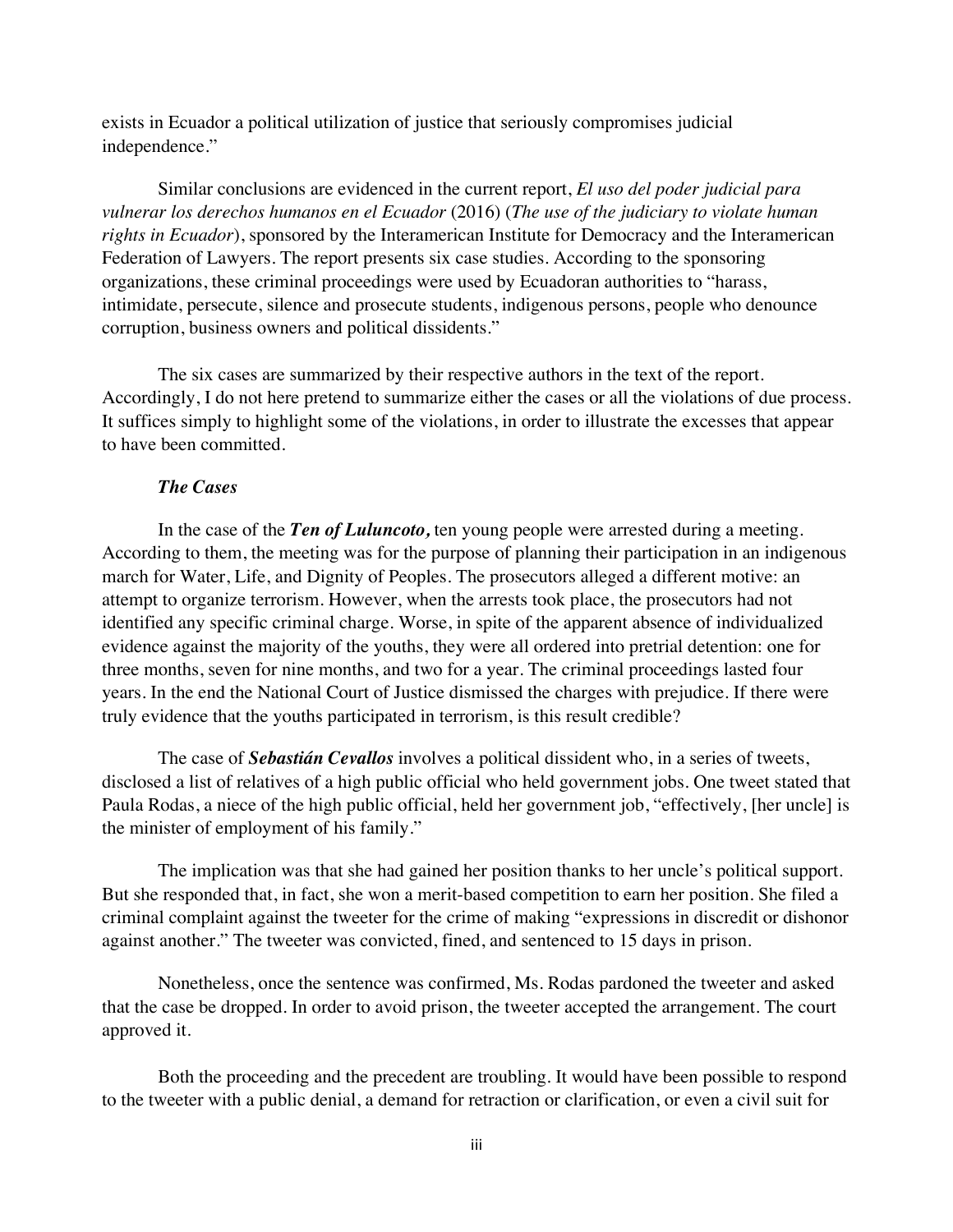defamation. To criminally prosecute for a tweet that implies something negative but mistaken about a public official is disproportionate and threatening to free expression.

For example, Principle 11 of the *Declaration of Principles on Freedom of Expression*, approved by the Inter-American Commission on Human Rights, declares that, " In this case a different law was used to penalize the criticism, but free expression was equally violated. The effect of such criminalization can be to intimidate those who dare to criticize public officials on the internet.

Another political dissident, *Francisco Daniel Endara Daza*, was sentenced to 18 months in prison for the crime of "paralyzing public services." In the absence of evidence of his direct participation in acts damaging the property of Ecuador TV on 10 September 2010, when there was a sort of police uprising against President Correa, Mr. Endara was convicted for "applauding" the demonstrators. The unacceptability of both his conviction and his punishment speaks for itself. In another case of "paralyzing public services," the case of the *29 of Saraguro*, an indigenous group blocked the Panamerican Highway. Two of the demonstrators were sentenced to four years in prison. The disproportionality of their sentence is obvious.

The case of the seizure of the television media, *TC Television and Gamavision*, was justified on the basis of criminal cases brought against the effective owners of the media enterprises. At first, both the Prosecutor General and the Supreme Court found no basis to prosecute the owners. In response, President Correa, as well as various legislators of his party, publicly declared their disagreement and demanded the dismissal and sanctioning of the judges. The new judges, amenable to Correa's political forces, sentenced the owners to eight years in prison.

Upon examining the case, the Human Rights Committee of the United Nations condemned the seizure of the television properties as a violation of due process. However, despite the dissenting vote of Committee member Yuval Sheny, the majority did not consider the public statements about the case by President Correa to constitute undue interference with the independence of judiciary. With all respect, I believe that Dr. Sheny, and not the majority, was correct. In Ecuador, when President Correa speaks, judges listen.

This reality was demonstrated with equal clarity in the sixth case, that of the *students of Central Technical High School*. Twelve students of the school were among 600 students demonstrating against the change of name of the school proposed by the Ministry of Education. The prosecutor in the case decided not to bring charges against the 12 students, for lack of sufficient evidence of their guilt. The judge agreed.

Two days later, President Correa criticized the decisions of the prosecutor and judge. He insisted that they feared to rule against the students in the face of media pressure. The events were not a simple social protest, he declared, but criminal acts. As long as he remained President he would not permit this kind of behavior by "boys acting out of place" ("muchachos desubicados").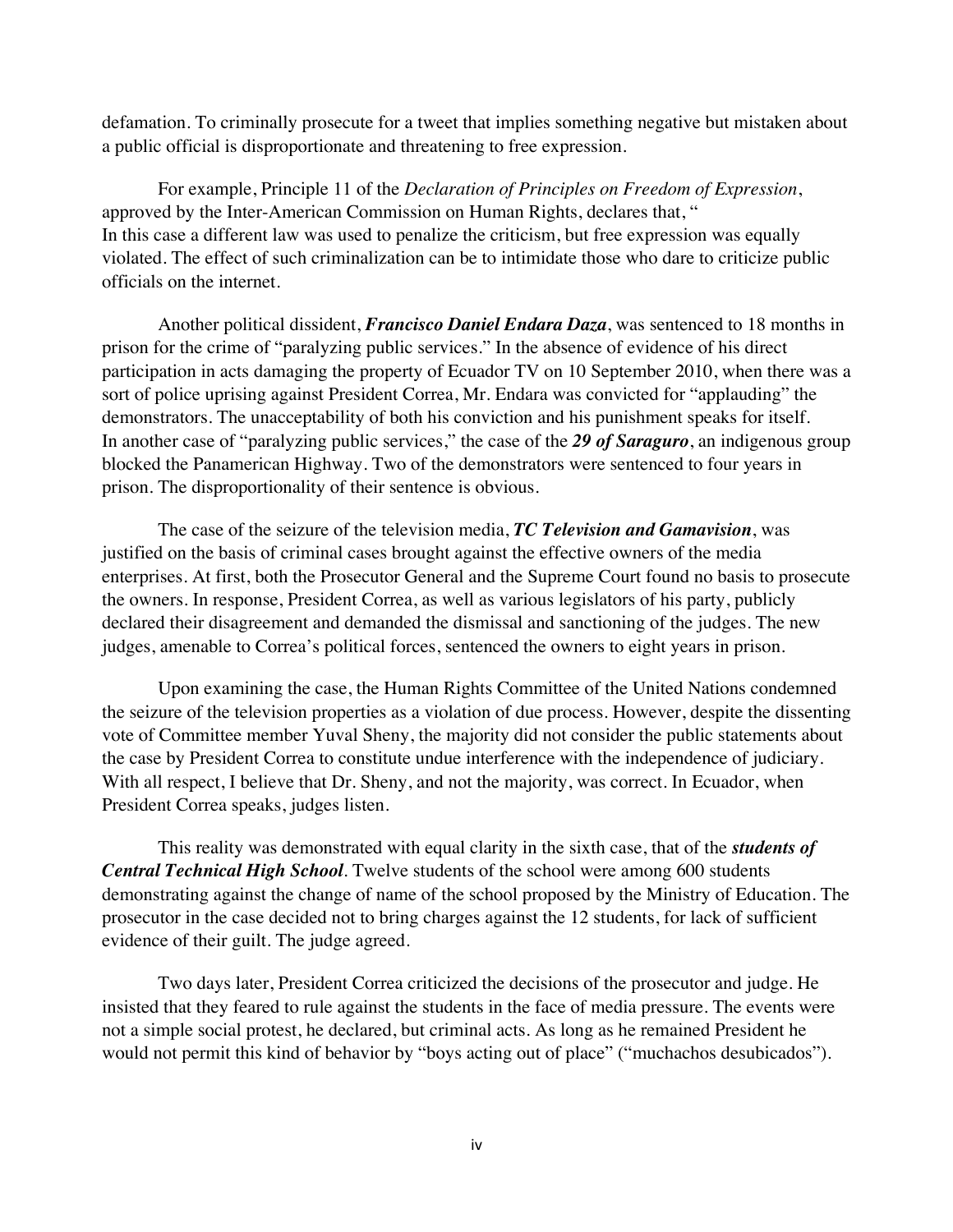Two days later, the Provincial Prosecutor revoked the decision not to prosecute and took the 12 students to trial. They were then convicted of rebellion.

In other words, by his public declarations in this and other cases of political interest, President Correa has effectively converted himself into the highest court of appeal in Ecuador.

### *A Note of Clarification*

In order to analyze violations of due process, it is neither necessary nor relevant to determine the innocence or guilt of the persons being prosecuted. For example, the seizure of the television media TC Television and Gamavision was justified on the basis of criminal cases brought against the owners. There are accusations of corruption against the owners, concerning which I am not sufficiently informed to opine. Nonetheless, for purposes of this report, this does not matter: even on the assumption of their guilt – bearing in mind the presumption of innocence – there is no justification for violating their right to a fair trial.

### *Two Caveats*

The studies in the current report appear to demonstrate violations of judicial independence as well as the politicized use of criminal trials. However, two *caveats* should be mentioned. The first is that the authors of some of the studies are the defense lawyers for the accused. This fact diminishes the appearance, and possibly the reality, of the objectivity of the studies. Nonetheless, even with this limitation, the reports present evidence which is *prima facie* convincing of irregularities in the trials (as described above). In addition, these studies should be evaluated in the context of other reports, by diverse organizations, which also criticize the lack of judicial independence in cases of interest to the government in Ecuador.

The second *caveat* is the absence in the report of a response from the State. In the judgment of this writer, it is preferable that reports on violations of human rights in a country, if feasible, invite the observations of the State and include them, or at least a summary, in the report.

In spite of these *caveats*, the current report is a valuable contribution to public debate about the politicization of justice in Ecuador.

### *Conclusion*

The six cases in the report should be cause for concern by everyone committed to judicial independence and justice free of politics in Ecuador. One hopes that the report may be read, pondered and debated in Quito.

Douglass Cassel September 2016 University of Notre Dame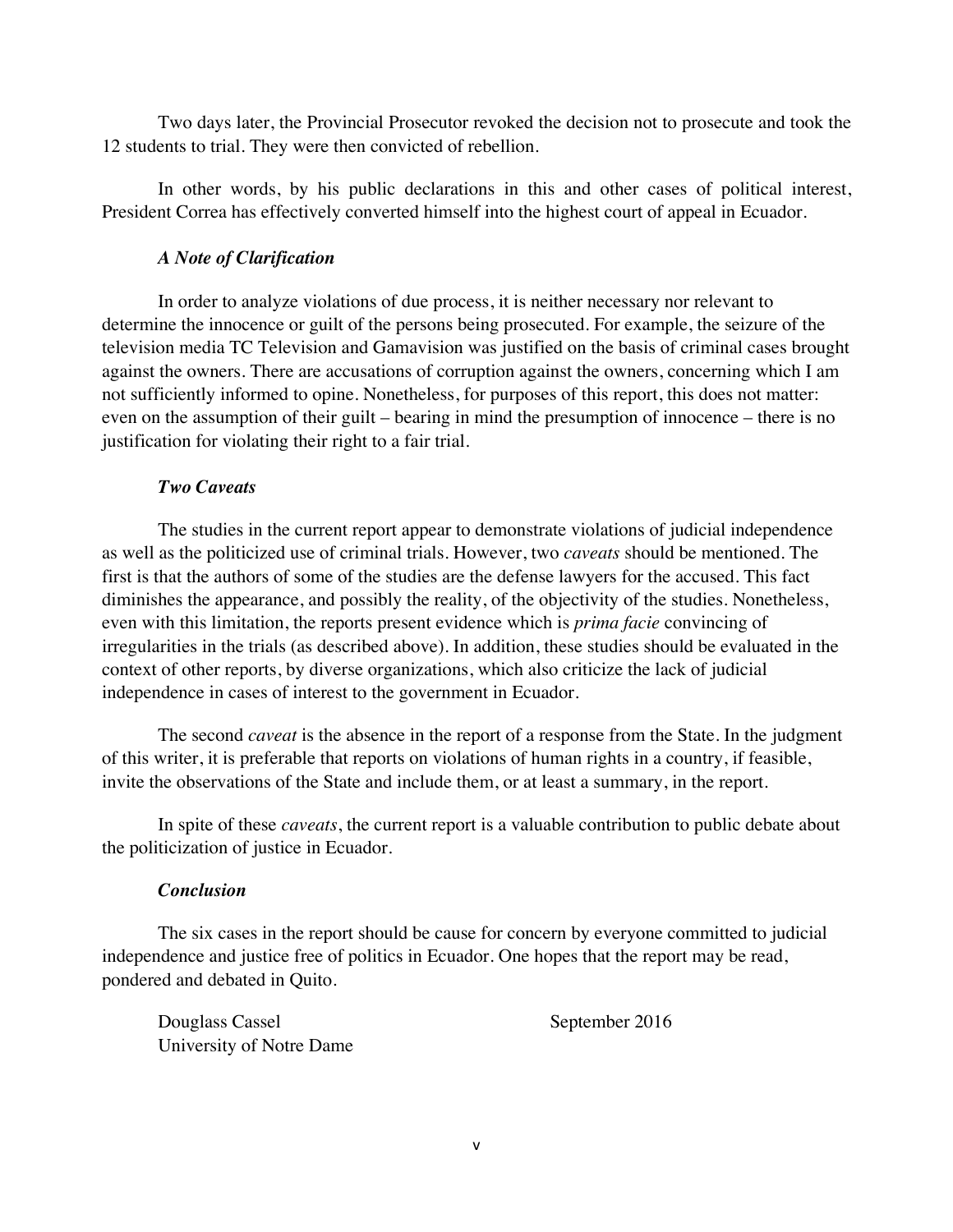#### **PROLOGUE**

As early as March 27, 2009 President Correa made an astonishing statement while participating in an event at the Abel Jimenez Parra Coliseum in Guayaquil. On that occasion he candidly expressed his personal conceptualization of the powers vested in him as president of Ecuador. I quote:

*"The president of the Republic, listen to me and listen well, is not only the head of the Executive Branch; he is the head of the entire Ecuadorian state, and the Ecuadorian state is the Executive Branch, the Legislative Branch, the Judicial Branch, the Electoral Branch, the Transparency and Social Control Branch, the offices of the superintendents, the attorney general, the comptroller – all that is the Ecuadorian state".* 

We should thank president Correa for candidly laying out the paradigm of the new dictatorships of the XXI century, as former Ecuadorian president Osvaldo Hurtado has correctly named them. There is no room for academic or semiotic confusion here. And, as the readers of this book will soon find out, there is also no difference between Correa's rhetoric and his presidential practice.

The judicial procedures carried out against various Ecuadorian citizens and now compiled in this book are clear evidence on how far president Correa has implemented his dictatorial vision on the Judicial Branch of his country. The six cases we now present to you unfortunately represent not the exception, but the actual trend in the way that justice is administered under Correa. The commitments to the national Constitution, international human rights covenants and the Democratic Charter of the OAS, are all conveniently swept aside to expediently punish those who dare to contradict the will of the autocrat and his servants.

The InterAmerican Institute for Democracy and the InterAmerican Bar Association did not take up this research as a political task but as an academic responsibility. In this book you will not find political statements, but the objective and detailed reports of lawyers and scholars narrating six cases that experienced pervasive intrusion of the Executive Branch in an already weakened and submissive judiciary.

Throughout the book, the reader will get a closer look at the government of Ecuador's continuous attempts to harass, intimidate, persecute, neutralize and put on trial members of every segment of the Ecuadorian society: students, indigenous peoples, entrepreneurs, political dissidents, and whistle blowers on corruption.

At the InterAmerican Institute for Democracy we are too familiar with the pattern of governance that is common, in some degree or another, to all governments that have embraced the so-called Socialism of the XXI Century. I would like to dedicate these closing remarks, at the end of today's session, to that broader theme.

What is the current connection between those regimes governed by the paradigm that Correa described, and the broader arch of antidemocratic forces in the region and the world?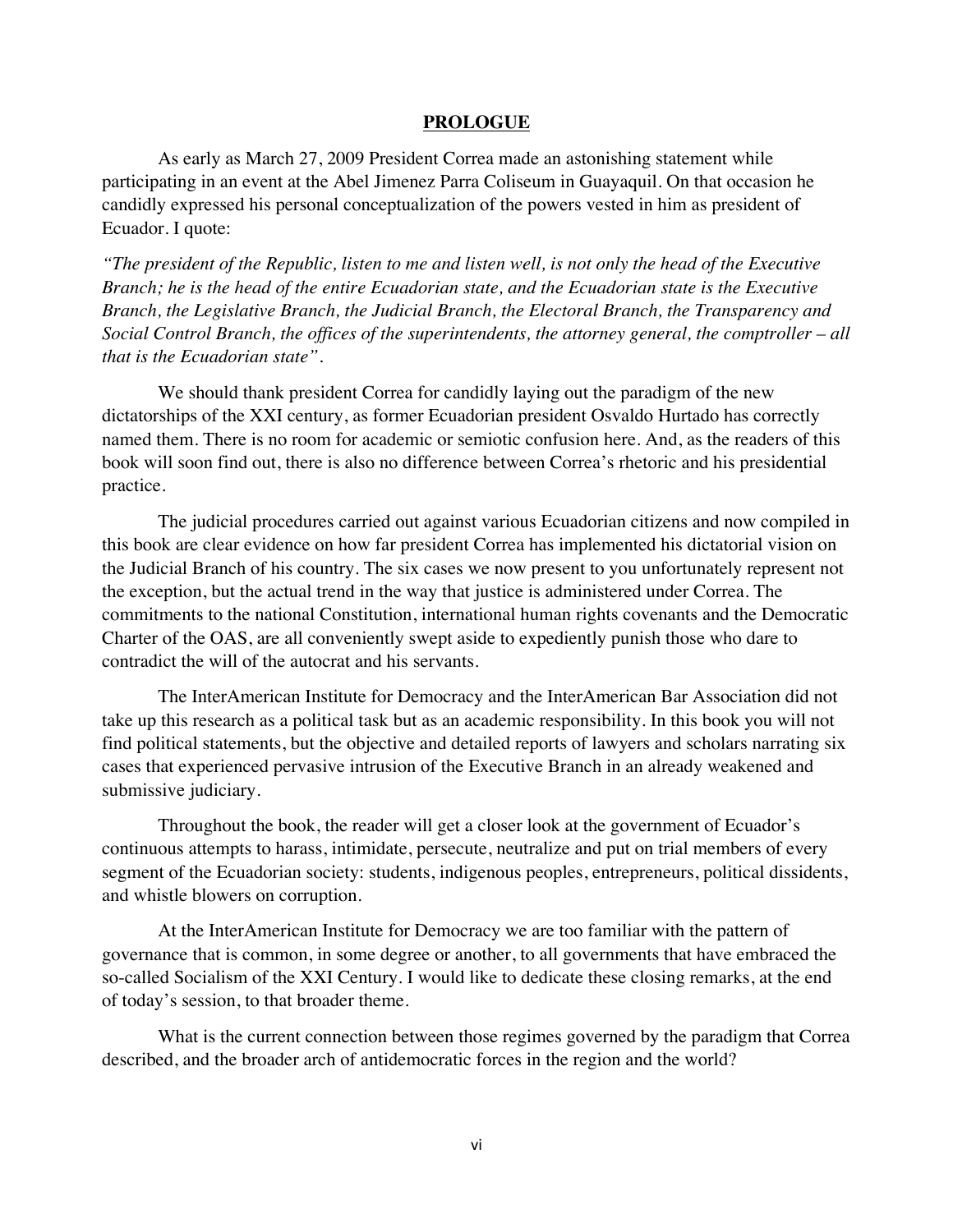I am afraid that a prominent weakness of too many foreign affairs analysts is their fragmented vision of reality. The same way that many agencies in pre 9/11 USA failed to see the connecting dots between various ongoing events, some experts now tend to separate their analysis of interconnected events as well as the behavior of some key players. Consequently, they keep addressing secondary questions on isolated processes instead of formulating a comprehensive vision of their significance.

Allow me to present you with three briefs reflections on this matter.

**My first remark** is to raise a question: What is the present danger to democratic regimes throughout the world?

From my perspective, we are facing a new unholy alliance between authoritarian and totalitarian states (secular and theocratic), some authoritarian-prone political parties, irregular terrorists forces, and international crime cartels, which are linked to those totalitarian states and the irregular forces they sponsor.

During the Cold War, the issue of containing communism was the organizing idea for analysts and policymakers that cemented western alliances. No new organizing idea will emerge until we see the dots now connecting these different players currently confronting the values of democracy and human rights throughout the world.

(Retired) Lieutenant General Michael T. Flynn mentions in his recently published book (*The Field of Battle*) that an unstructured alliance of countries and groups share their hatred of the West. I would add that not only those countries mentioned by Flynn such as North Korea, Russia, China, Cuba (and its Venezuelan *narco colony*), but also others such as Nicaragua, Syria, and Iran are relevant players in that undeclared anti western alliance.

Why was the cooperation with the DEA the first target to be attacked when the leaders of the so-called "Socialism of the XXI Century" came to power in Bolivia and Ecuador? How can a certificate of "good conduct" be extended to Havana while Venezuela – a country under the control of their intelligence and military advisors – is heavily engaged in drug trafficking? When are we finally going to connect the dots?

**My second remark** is about the pervasive strategy that these global actors pursue through different local parties with a Leninist approach to power. Political movements and parties –such as *Alianza País* in Ecuador or *Podemos* in Spain– seek to get elected only to start a process of gradually dismantling democracy.

Following a careful political strategy, designed by Fidel Castro immediately after the fall of the Soviet Union, the rise of those types of parties and politicians was fostered by the millionaire financial support extended to them by the late Hugo Chavez when the value of a barrel of oil was beyond \$110 in the global markets.

Nothing could be clearer to that respect than the direct quotation of president Correa showing his twisted understanding of the unlimited powers that he claims he was allegedly granted to reign over the country. Once elected to the head the Executive Branch of government, these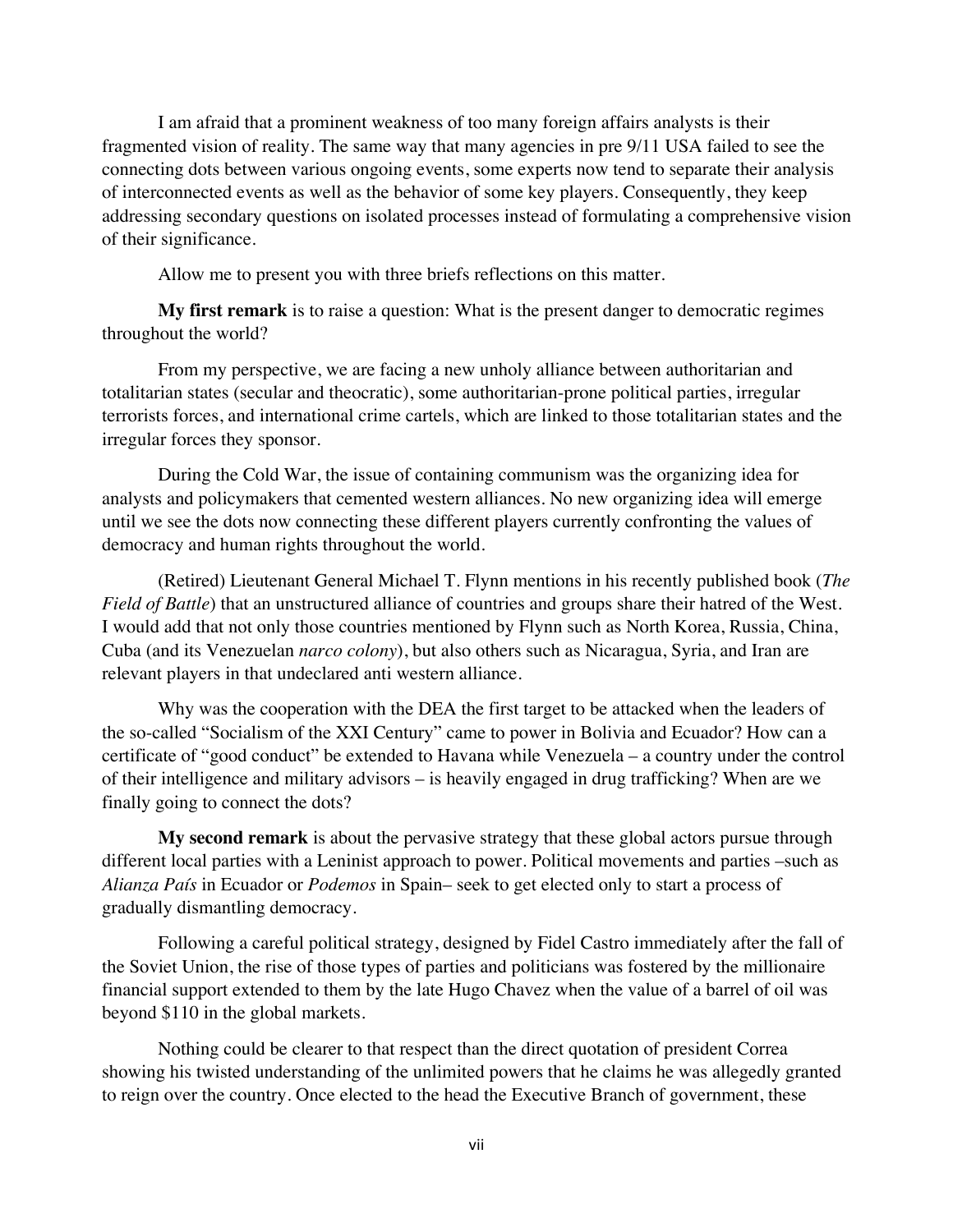dictatorial-prone politicians aim to blow up the pillars of a democratic regime: the separation of powers, and a system of check balances among them, combined with full respect to personal liberties and legal due process.

These political players see elections as another way to achieve power. But they do not seek a provisional power. They aim to install themselves as a permanent power that from then on would guide a transition from a democratic regime to an authoritarian or even totalitarian regime.

For more than a decade, the alliance between all these anti-western governments has made itself felt in regional multilateral institutions such as the Organization of American States and the Council on Human Rights of the United Nations. These antidemocratic forces effectively concert their actions in those forums in an attempt to neutralize any criticisms, and even to attack their opponents. Unless we finally come to acknowledge that such an international antidemocratic collaborative coalition exists, we will not be able to identify and neutralize their tactics.

**My third brief and last remark** is on how we can identify these challenges at an early stage. What signs could we use to recognize when a particular government is aligning with these anti-western players?

Simple: when they start to locally undermine the separation of powers and the system of check balances between them. With Ecuador, this process started under president Correa. But again, only a few were connecting the dots at that time.

> Juan Antonio Blanco, Ph.D. Project Director Miami, F.L. September 14, 2016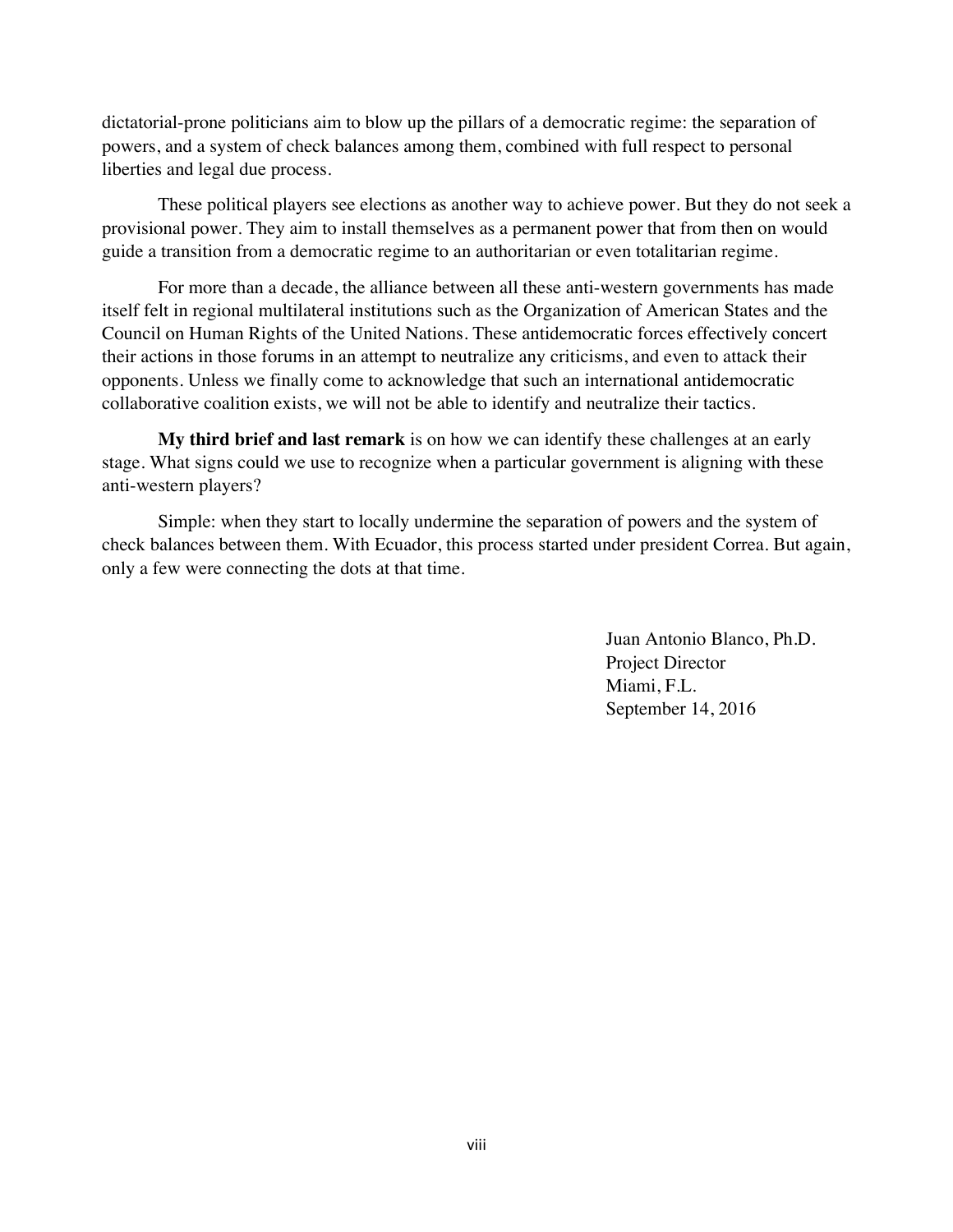#### **INTER-AMERICAN BAR ASSOCIATION**

This book compiles six case studies on human rights violations in Ecuador whose common denominator is—as the book's title suggests—the issue of *judicial decisions that infringe human rights in Ecuador*.

At first sight, this topic seems contradictory in its own terms. This is because, traditionally, in Latin America victims suffered human rights abuses from the police or military forces, but not directly from the judiciary. The victims sometimes sought relief from the courts of justice. Some countries denied their human rights victims access to the courts. These victims eventually submitted their complaints to international human rights institutions. However, a "new generation" of human rights violations has evolved, which is what the title of this book conveys. These new human rights violations take place primarily within the States' judicial apparatus. The governments or authorities wishing to commit harm against a person formulate "any" kind of legal action to initiate a judicial proceeding. Most of the times the authorities initiate criminal proceedings, but sometimes administrative proceedings are sufficient to serve their purpose. Afterwards, the proverbial inefficiency and lack of independence of the Latin American judicial structures destroys the lives of their victims. The courts of justice have become the new accomplices of ruthless rulers and corrupt public authorities.

The procedural abuses committed by the judiciary can take place by way of lack of a balanced and reasoned evaluation of the evidence, lack of relevant and independent criminal investigation, the extension *ad aeternum* of judicial proceedings, the forced removal of judges who have no negative predisposition against the victim, the imposition of "provisional measures" that freeze all the victims' assets so that they have no resources to pay for effective legal counsel, and many other measures. This new type of human rights violation is more sophisticated than the blunt measures taken by previous generations of autocratic leaders, who had their victims kidnapped, tortured, and summarily executed. The result, however, is similar: people who suffer from oppressive justice systems are excluded from society and political life. They will not be able to take part in any democratic political process. In addition, in countries like Ecuador, the weak parliamentary structures and extensive powers of the Presidency have allowed the adoption of laws that create quasi-judicial procedures which operate parallel to the ordinary judiciary. These serve to

ix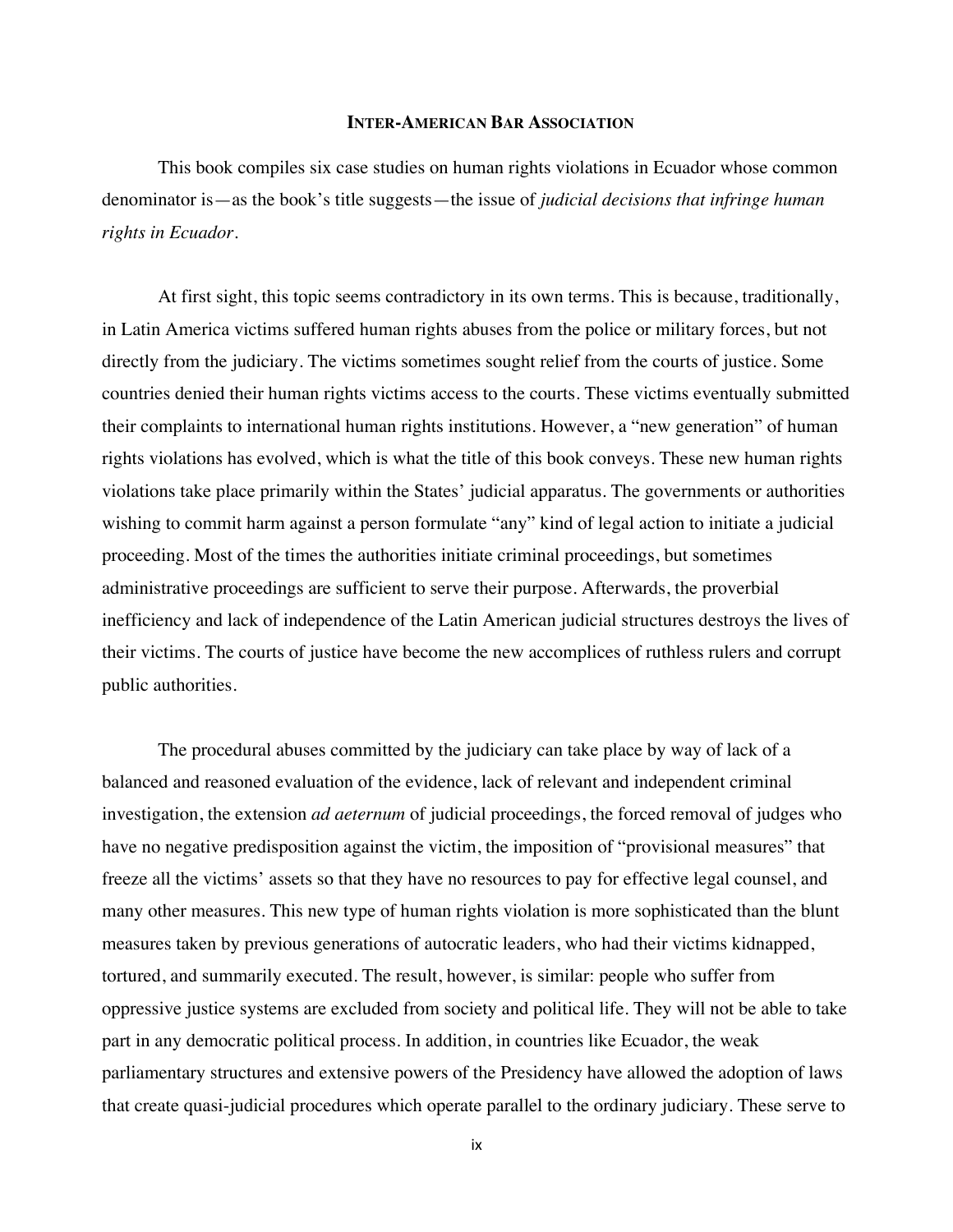oppress human rights. In Ecuador, the 2013 Communications Law created such procedures for alleged libel and slander cases against public authorities, which so far have caused substantial harm to the freedom of expression in that country.

Today, most victims of human rights violations have the right to access international human rights mechanisms. If we focus on Ecuador, victims may chose between a wide array of human rights bodies, primarily those of the United Nations and the Inter-American Human Rights System. In the United Nations, victims can bring individual complaints to the Human Rights Committee for violations of all classic civil and political rights, as outlined in the International Covenant on Civil and Political Rights. Alternatively, they can submit their claims to the Committee against Torture, or the Committees on Enforced Disappearance, on the Elimination of All Forms of Discrimination against Women, on the Elimination of All Forms of Racial Discrimination, on Economic, Social and Cultural Rights, and on the Rights of Persons with Disabilities.

Regarding the Inter-American Human Rights System, the victims will present their cases to the Inter-American Human Rights Commission. Regardless of the mechanism the victim choses, the final resolution will be binding upon the State as an emanation of the treaty's binding force, although it is not an international judgment with immediate enforceability. Only the judgments of the Inter-American Human Rights Court have the legal force of an international judgment. In practice, however, the Inter-American Human Rights Commission submits only a very small minority of cases to the Court.

Regardless of the legal and symbolic importance of these mechanisms, they are not always an efficient solution to the problems faced in the member States. Four characteristics may be identified that hinder the mechanisms' efficiency in an ideal scenario. First, these international human rights mechanisms are composed of individuals who have been nominated by the mechanisms' member States. These are the same States against which the mechanisms are handling the human rights cases. Second, international NGOs have increasingly permeated the system, pursuing often their own agendas beyond the strict boundaries of an independent, international, human rights enforcement mechanism. Third, the States finance these mechanisms, and hence they influence the mechanisms' efficiency through the increase or reduction of funding. For instance, in

x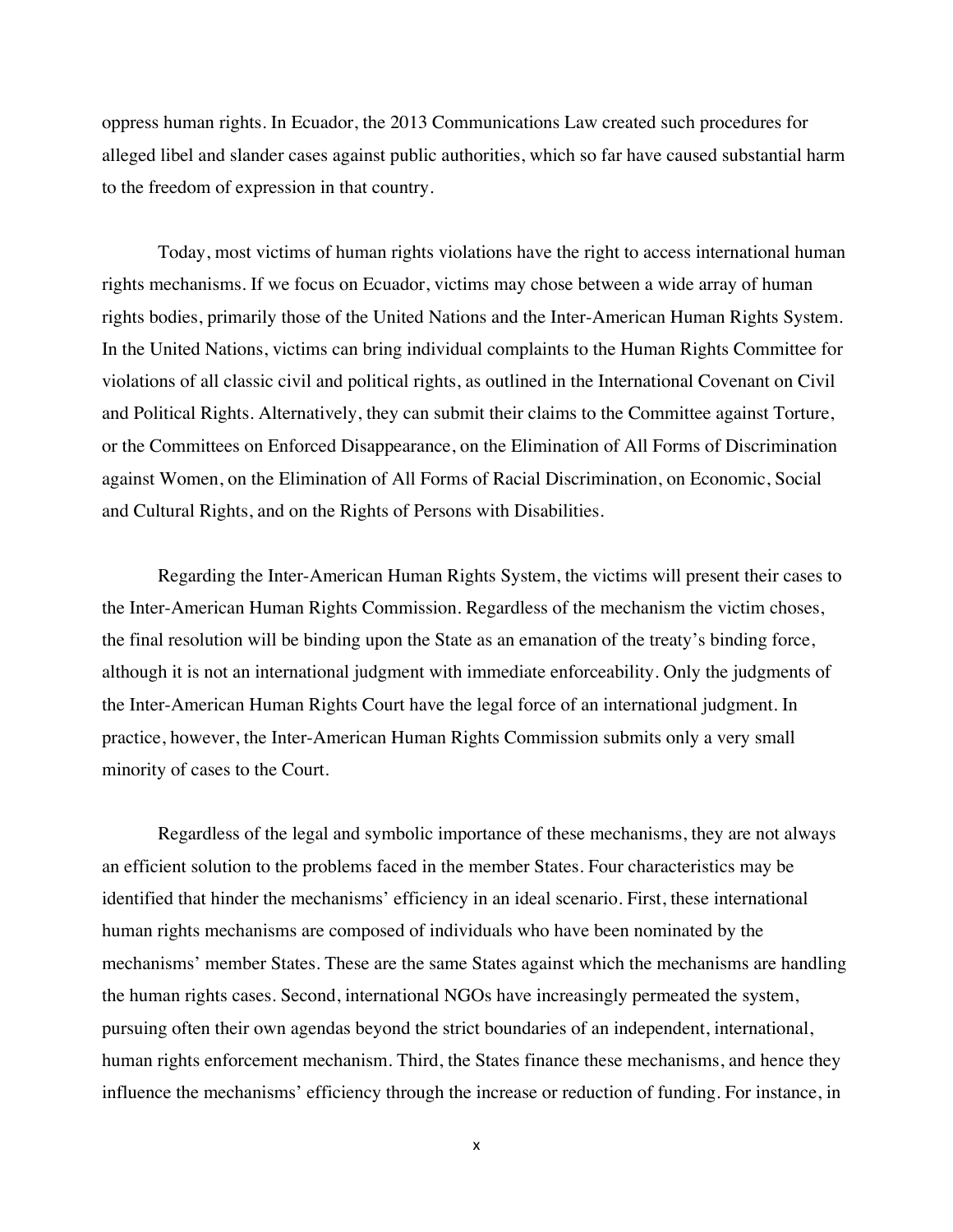Latin America, the reduction of the States' contributions to the budget of the Inter-American Human Rights System has contributed to reduce its efficiency. Fourth, and last, the international human rights mechanisms depend on the voluntary and spontaneous compliance by the States with the mechanisms' resolutions on human rights cases. The States, however, often do not comply, or only comply partially, with these resolutions. The victims feel the consequences of these characteristics of the international human rights mechanisms whenever they address their complaints to them. These particularities also explain why the real change in the judicial systems of the Latin American countries must come from within the affected countries.

This book is a first attempt at pointing towards the problems of the judicial system in Ecuador, and to formulate solutions needed within Ecuador to remedy these shortcomings. I hope this book raises the awareness about the risks of the usurpation of the courts of justice by the governments, and I encourage the authors to continue the international denunciation of these judicially made human rights violations.

> Dr. Björn Arp Inter-American Bar Association Washington, D.C. September 14, 2016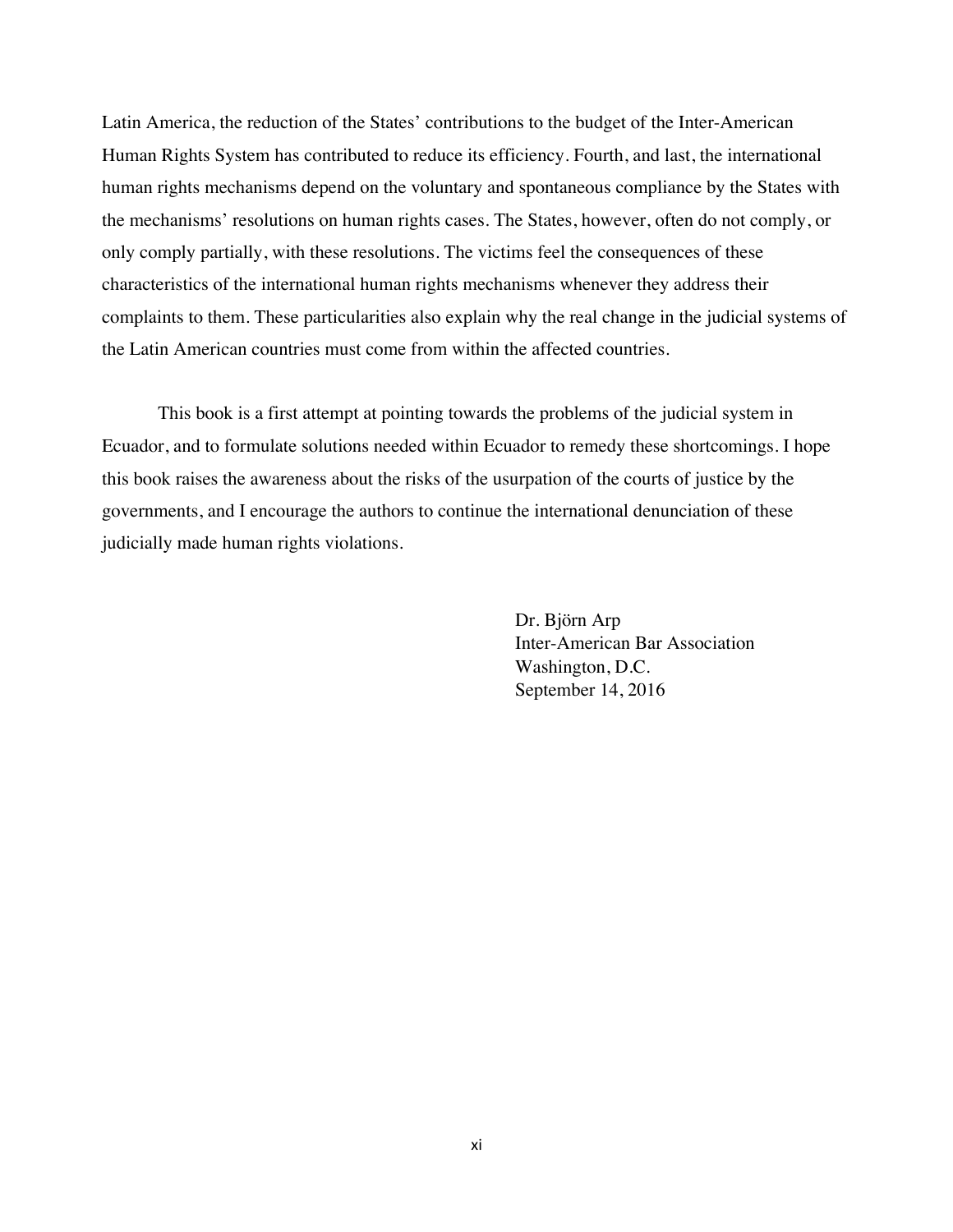### **CASES**

# **I. THE JUDICIARY AS A TOOL TO SILENCE FREEDOM OF EXPRESSION ONLINE IN ECUADOR**

### *by Daniela Salazar Marín*<sup>1</sup> .

Ecuador has drawn international attention for its poor record on freedom of expression. The most prominent examples involve sanctions levied on mass media outlets and the use of criminal defamation laws. This text, by contrast, focuses on a less known case about a young Twitter user who was subjected to criminal prosecution after disseminating information about alleged cases of nepotism in Correa's government. The chilling effect caused by this prosecution affected other social media users, which is particularly problematic because social media is the only space left to freely express opinions and ideas that challenge the actions and policies of the current government. The case illustrates how the judiciary has become an important actor in silencing critics in Ecuador, even online.

<sup>&</sup>lt;u> 1989 - Jan Samuel Barbara, margaret e</u> <sup>1</sup> Professor Salazar is the Associate Dean of the Universidad San Francisco de Quito Law School (Quito) and a former Human Rights Specialist for the Inter-American Commission on Human Rights. She has also written many articles in International Human Rights Law and Immigration Law. Professor Salazar received her LL.B from the University San Francisco Law School (Quito) and her LL.M from Columbia Law School (New York). Among her affiliation, she is also a member of the academic branch of Legal Science for *Casa de la Cultura Ecuatoriana*, Extraterritorial Obligations Consortium (Heidelberg) and member of SELA – Yale University.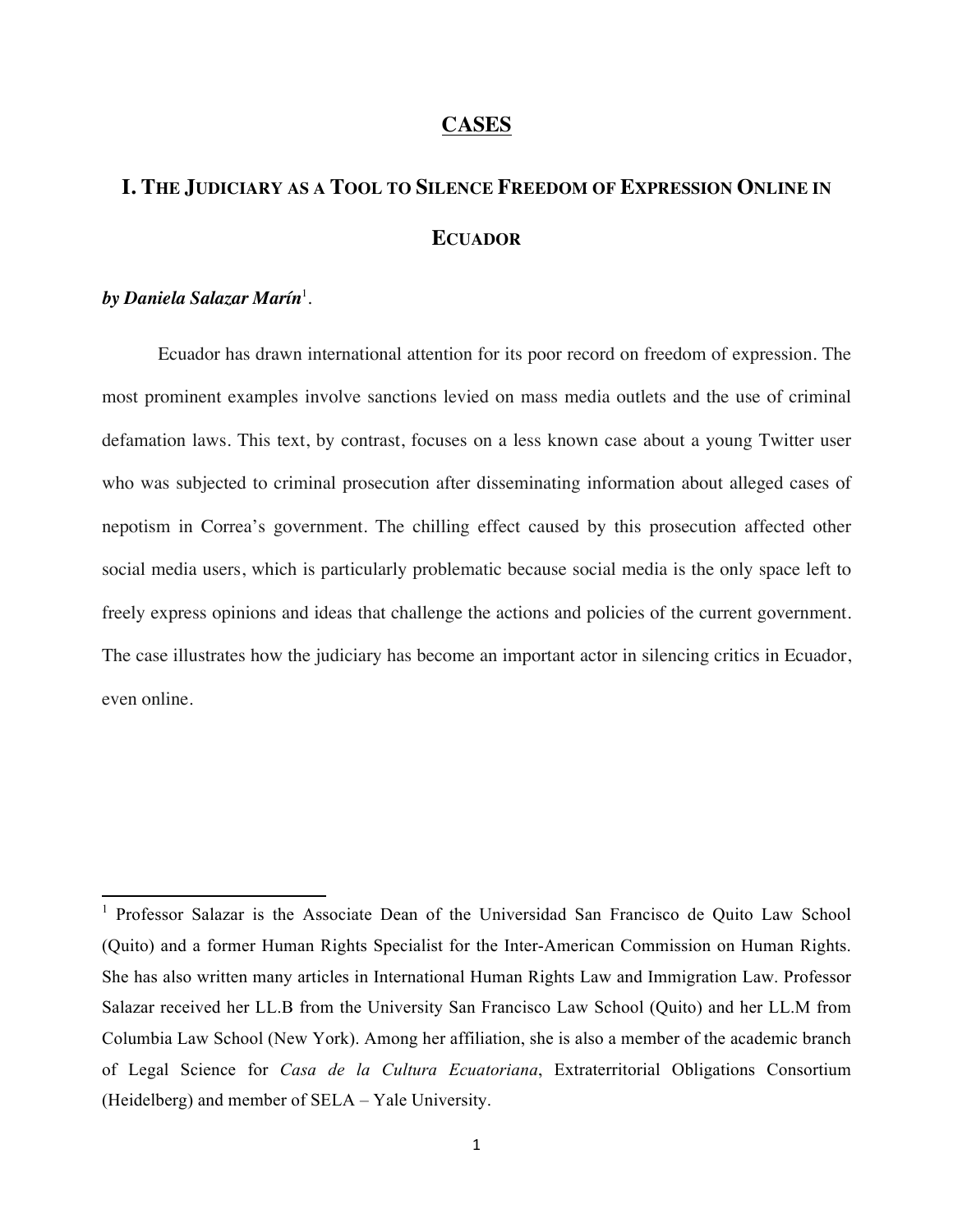# **II. TERRORISM FORGED IN A CONSTITUTIONAL STATE OF LAW: THE CASE OF "TEN OF LULUNCOTO".**

#### *by Dr. Jaime Vintimilla***<sup>2</sup> .**

<u> 1989 - Jan Samuel Barbara, margaret e</u>

On March 3, 2012, for alleged terrorism, ten young people were arrested in the area called Luluncoto located in the south of Quito. The hearing of flagrante delicto rating was held on March 4. Prior accusatory opinion, on the basis of Article 160 of the Penal Code, a summons to judgment was issued. On March 7, 2013, the Third Criminal Court convicted of terrorism to ten young people in the attempted imposing the sentence of one year, with written notice on May 15, 2013. On December 24, 2013, the Provincial Court of Pichincha, rejected the appeal upholding the judgment of first instance. Finally, on June 7, 2016, the National Court of Justice notified the judgment in which it decided to apply the rule or principle of lenity, especially being based on the fact that the subsequent law is more favorable.

The purpose of the case study called the " Ten of Luluncoto " seeks to show the serious violations of human rights that occurred during the conduct of proceedings before different courts, being the most relevant the abuse of various precautionary measures as well the transgression of the principle of criminal doctrine of consistency through the distorted interpretation and application of *Iura Novit Curia* principle, all of which leads us down the dark path of criminal law of the Enemy.

<sup>2</sup> Professor. Vintimilla is a faculty member of San Francisco University Law School, and a professor at the graduate programs in law at Andean Simon Bolivar University (Quito) and Alcalá de Henares (Spain). Has written more than 25 articles and books about Constitutional and financial law, also about arbitration, mediation, history, genealogy and Indian justice.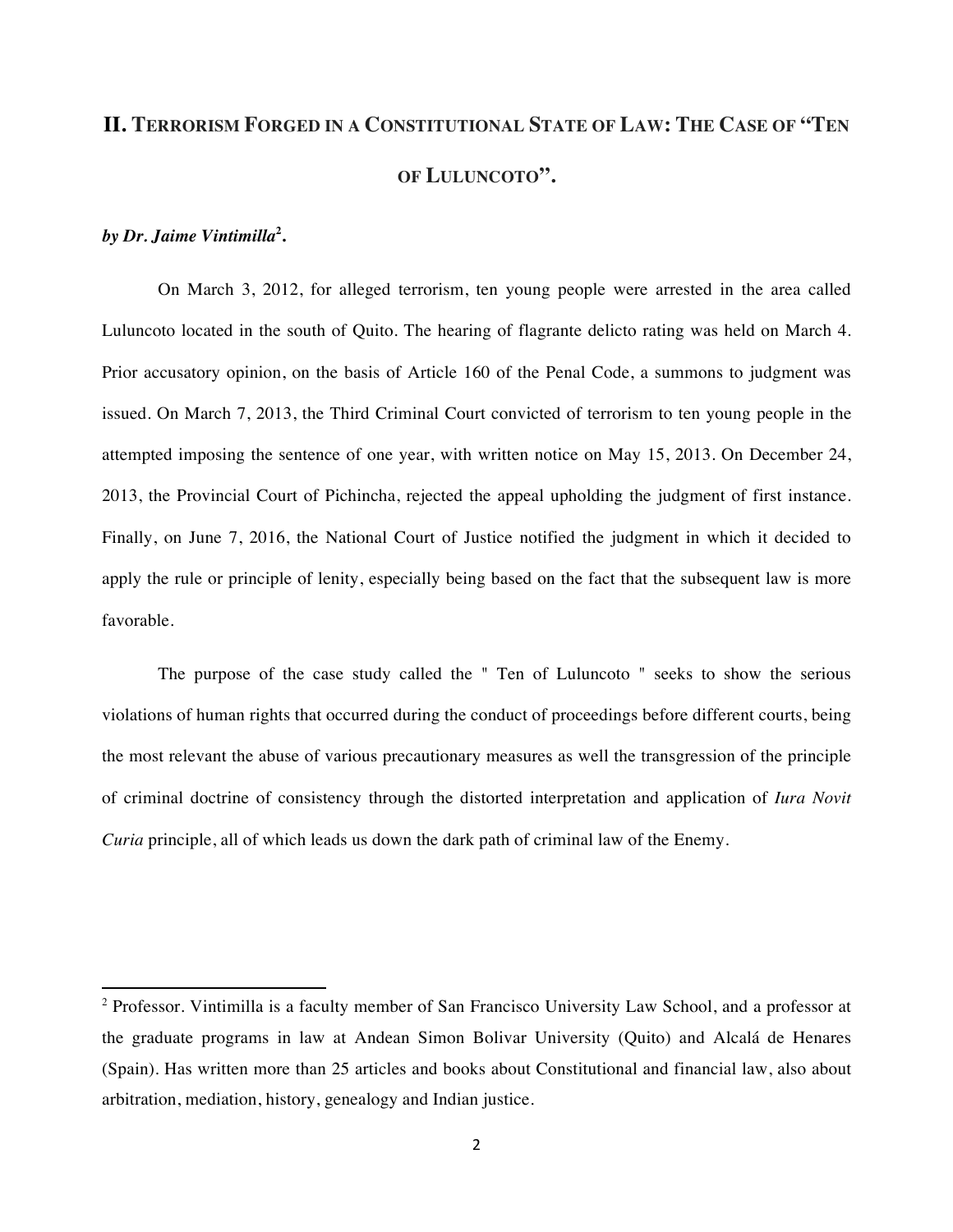# **III. AN UNJUST JUDGMENT AND A SHAMEFUL CONVICTION: A POLITICAL INSTRUMENT TO CONFISCATE PRIVATE TELEVISION CHANNELS.**

### *by Dr. Jorge Zavala Egas***<sup>3</sup> .**

<u> 1989 - Jan Samuel Barbara, margaret e</u>

This study concerns the infringement of human rights through the political control of judges to justify the taking of private media. The study focuses on the criminal proceedings used to justify the unlawful seizure and taking of the television channels *TC Television* and *Gamavision*. There, the parties' fundamental rights were infringed by proceedings that did not respect the minimum guarantees required by international human rights conventions, and thus left them defenseless. The study documents the serious violations of due process and the principles of non-retroactivity of the law, equality of the parties, judicial impartiality, and the presumption of innocence, among others, against the businessmen Roberto and William Isaias, and a group of professionals.

The study also introduces the findings of the recent resolution by the U.N. Human Rights Committee that held the Ecuadorian State responsible for human rights violations against the brothers William and Roberto Isaías. The ruling further condemned the state and ordered "full reparation" to the victims—namely, the restoration of the parties' legal standing to the *status quo*  before the expropriation, the return of unlawfully seized properties not already disposed of or assigned, indemnification for properties that have disappeared or been assigned to third parties, and a public apology.

<sup>3</sup> Professor Zavala, is a faculty member of the graduate program in law at *Pontificia Universidad Catolica* (Guayaquil and Cuenca). He also teaches law at UESS (*Universidad de Especialidades Espíritu Santo Santiago de Guayaquil*) and *San Gregorio* University (Portoviejo). He has written many articles, books and conducted several workshops on Constitutional, Criminal, and Procedural Law.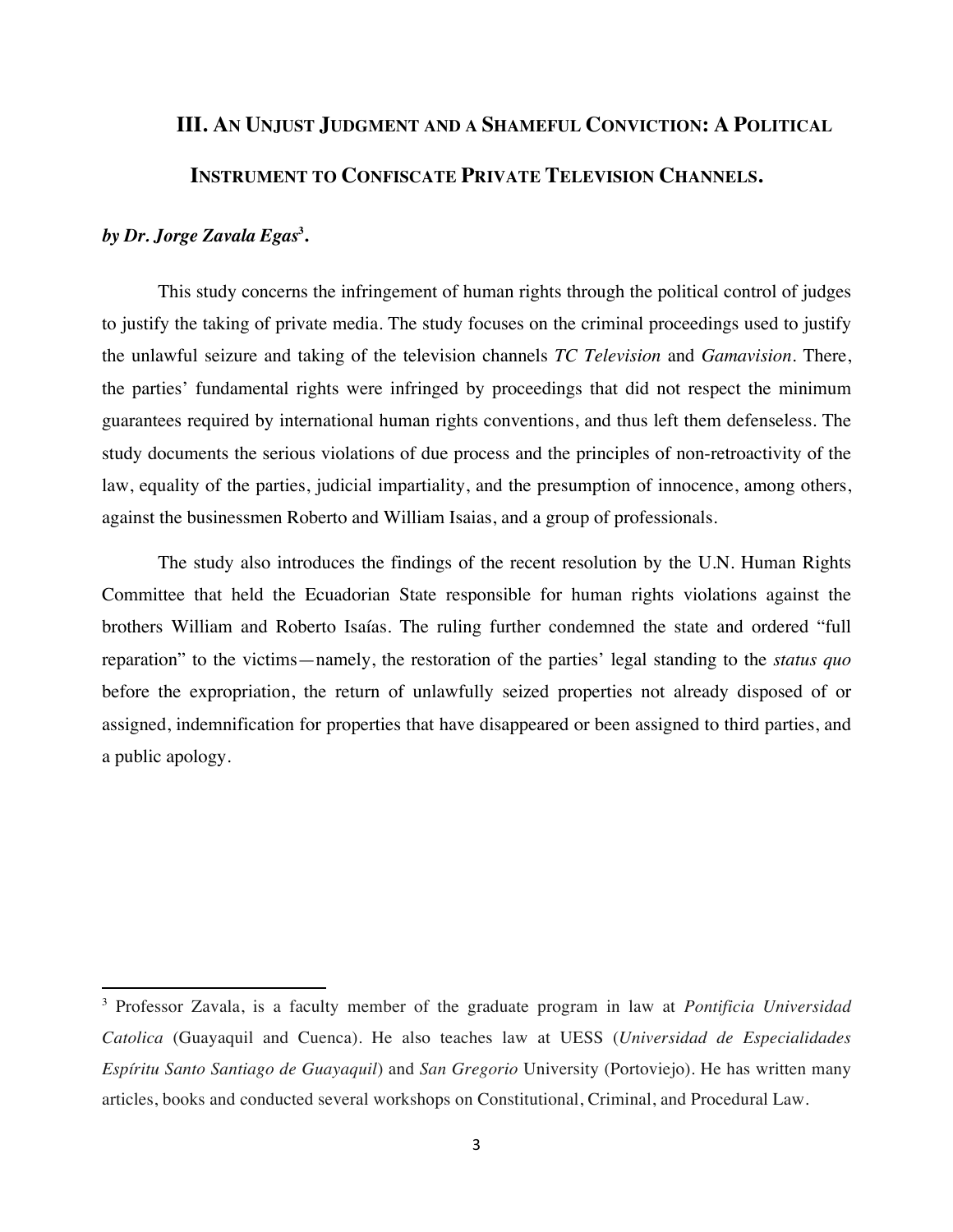#### **IV. THE JUDICIARY AS AN INSTRUMENT OF CENSORSHIP**

### *by Dr. Fabricio Rubianes Morales4 & Carlos Manosalvas Silva<sup>5</sup>* **.**

<u> 1989 - Jan Samuel Barbara, margaret e</u>

This study aims to establish the grave infringement of fundamental rights committed through the prosecution of Ecuadorian citizens who think differently from their Government. The study centers on the illustrative case of Francisco Daniel Endara Daza, who, for allegedly clapping in a social protest against the Ecuadorean government outside the facilities of the state-run television channel *Ecuador TV* on September 30, 2010 (known as "30S"), was convicted of "terrorism and sabotage" and sentenced to four years in prison and ordered to pay fines. After five years of litigation followed by appeals, Endara's charges first shifted from "co-author" to "accomplice by applause" in the crime of "sabotage and terrorism," and ultimately resulted in his sentencing by the National Court of Ecuador ("the country's closest equivalent to the U.S. Supereme Court") to an 18-month prison sentence as co-author in the crime of "paralyzing public services," a different crime than that for which he stood accused at the outset of the proceedings against him.

<sup>4</sup> Professor Rubianes is a faculty member of *Universidad Central del Ecuador* (UCE*)* and managing partner at Rubianes and Associates Law Firm (Ecuador). Professor Rubianes received a B.A. in Political and Social Science from UCE and has a Juris Doctor from *Universidad Internacional del Ecuador*. He also has a Master's degree in Education and is candidate for a Master of Law in Criminal and Procedural Law from UCE.

 $5$  Mr. Manosalvas is an associate in Quevedo & Ponce Law Firm in Ecuador and one of the attorneys that represented Mr. Franscico Endara in the criminal proceedings against him. Mr. Manosalvas received a Master of Law in International Environmental Law and a Master in International Negotiation and Foreign Commerce.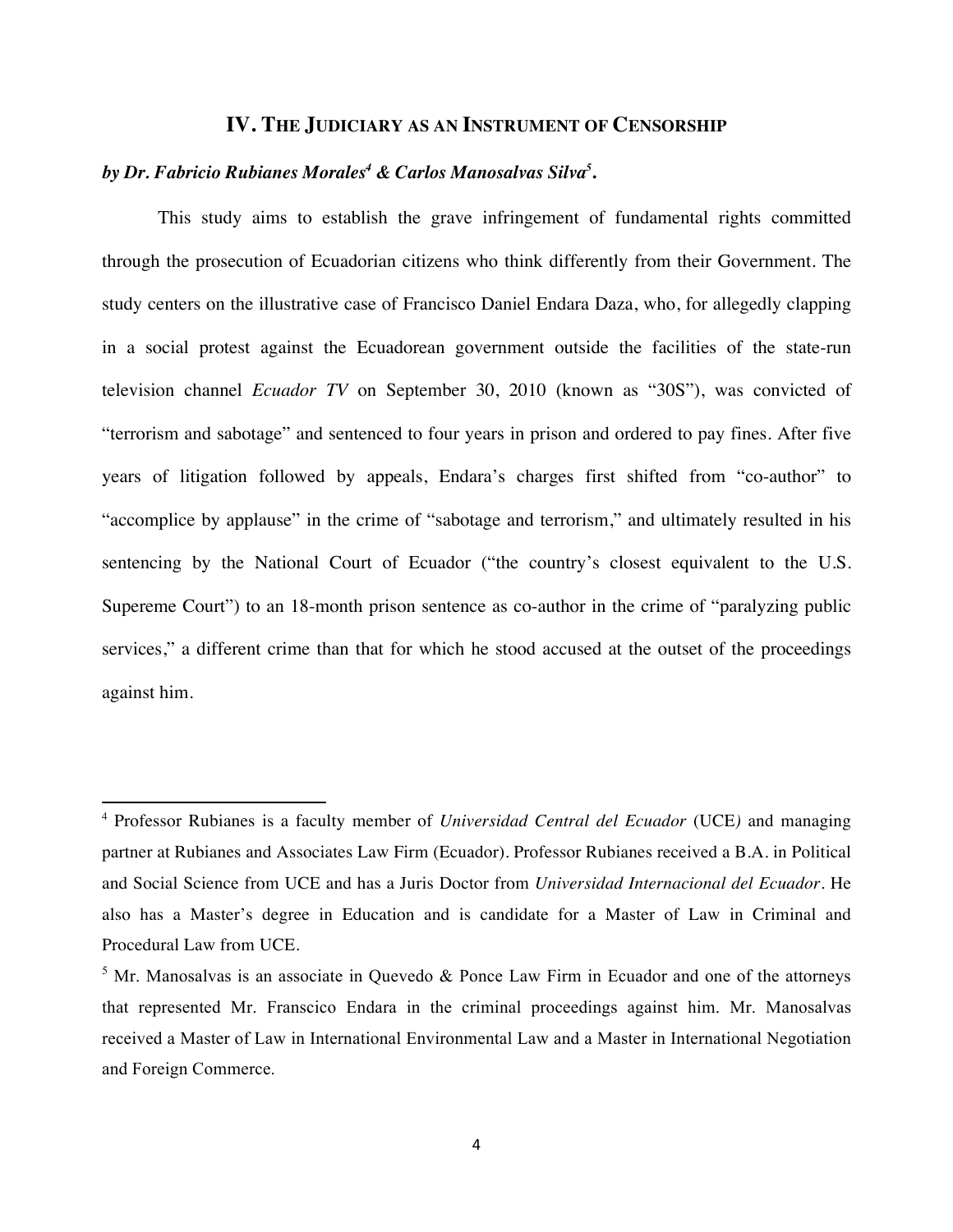# **V. THE RELATIONSHIP BETWEEN GOVERNMENT AND CIVIL SOCIETY, AND THE ABUSE OF CRIMINAL LAW IN ECUADOR: THE 29 SARAGURO.**

### *by Rafael Paredes Corral*<sup>6</sup> .

<u> 1989 - Jan Samuel Barbara, margaret e</u>

This analysis presents the case of "The Saraguro 29", where following protests on several points against the National Government, a group of people from the Indigenous community of Saraguro were extremely repressed and 31 members arrested. These citizens were charged and prosecuted for -blockage of a public service- a crime sanctioned with up to 3 years in prison. This case illustrates the persecution of social and indigenous leaders who have been denied their right of assembly, protest, resistance and due process of law. The use of malicious criminal proceedings as a means of intimidation for political purposes has been a common practice in Ecuador.

<sup>&</sup>lt;sup>6</sup> Mr. Paredes is an Ecuadorian lawyer with a Master of Law (LLM) from University College London. He practices law in Ecuador and can provide legal advice on legal matters relating to international law in countries of Latin America. His areas of specialization are Competition Law, Investment and Energy Law, and Human Rights. Rafael practice in human rights cases, including crimes against humanity, such as torture, illegal imprisonment and enforced disappearance of persons. As an expert in Trafficking in Persons he provides technical assistance to State institutions, international organizations and nongovernmental organizations on TIP prevention, protection of TIP victims, and sanction of traffickers. Mr. Paredes received and LL.B. from San Francisco University Law School (Quito) and B.A in Political Science and International Development from Saint Mary's University (Canada)